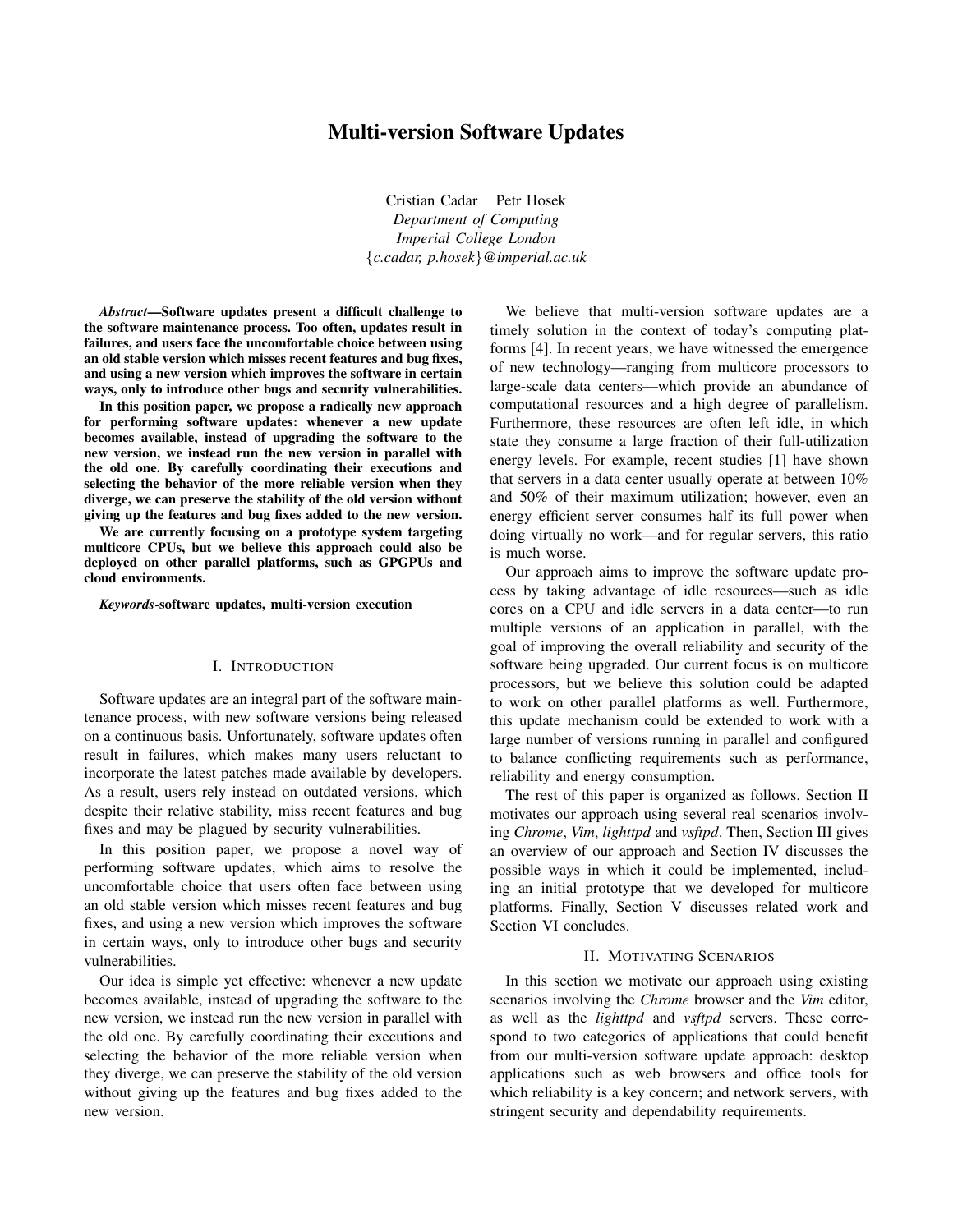Google Chrome<sup>1</sup> is one of the most widely used web browsers. Even though *Chrome* releases are tested extensively before deployment, they sometimes introduce new bugs that affect the stability of the browser. A concrete example is version 6.0.466.0, which introduced a bug that caused *Chrome* to crash when trying to load certain web pages over SSL.<sup>2</sup> One might argue that in this case the user should downgrade to an older version and wait until the bug is fixed. However, versions immediately preceding  $6.0.466.0$  suffer from a different bug,<sup>3</sup> which was introduced in version 6.0.438.0 and which crashes Chrome during certain sequences of repeated back and forward navigation.

*Vim*<sup>4</sup> is arguably one of the most popular editors under UNIX. In version 7.1.127, while trying to fix a memory leak, *Vim* developers introduced a double free bug that caused *Vim* to crash whenever the user tried to use a path completion feature. This bug made its way into *Ubuntu* 8.04, affecting a large number of users.<sup>5</sup>

*lighttpd*<sup>6</sup> is a popular web-server used by several hightraffic websites such as YouTube, Wikipedia, and Meebo. Despite its popularity, faulty updates are still a common occurrence in *lighttpd*. As one example, a patch introduced in April 2009<sup>7</sup> (correctly) fixed the way HTTP ETags are computed. Unfortunately, this fix broke the support for compression, which relied on the previous way in which ETags were computed and resulted in a segmentation fault whenever a client requested HTTP compression. This issue was only diagnosed and reported in March 2010<sup>8</sup> and fixed at the end of April  $2010<sup>9</sup>$  more than one year after it was introduced, leaving the server vulnerable to possible attacks in between.

 $v$ *sftpd*<sup>10</sup> is a fast and secure FTP server for UNIX systems. Version 2.2.0 added several new features such as network isolation, but unfortunately also introduced a bug<sup>11</sup> which triggered a segmentation fault whenever a client used the passive FTP mode. This bug made *vsftpd* practically unusable since the passive mode is being frequently used by clients behind firewalls. Despite being reported several times, this bug was only fixed in version 2.2.1, released more than two months after the bug was introduced.

All the scenarios presented above describe software updates which, while trying to add new features or bug fixes, also introduced new bugs that caused the code to crash under certain conditions. Improving the reliability of such updates

- <sup>3</sup>http://code.google.com/p/chromium/issues/detail?id=49721
- <sup>4</sup>http://www.vim.org/



Figure 1. A platform running conventional and multi-version applications side by side.

is the main goal of our proposed approach: running both the old and the new version in parallel after an update can enable applications to survive more errors, without giving up the new features introduced by the update.

#### III. OVERVIEW AND MAIN CHALLENGES

The main goal of our approach is to run multiple versions of an application in parallel, and synchronize their executions so that (1) users are given the illusion that they interact with a single version of the application, (2) the multi-version application is at least as reliable and secure as any of the individual versions in isolation, and (3) the synchronization mechanism incurs a reasonable performance overhead.

As shown in Figure 1, our solution requires a form of virtualization framework that would coordinate the execution of multiple application versions, and mediate their interaction with the external environment. Various such frameworks have been designed in the past in the context of running multiple automatically generated variants of a given application in parallel [3], [9], [18], and many of the techniques proposed in prior work can be reused in our context. To be practical, this coordination mechanism has to incur a reasonable overhead on top of native execution and ensure that the overall system is able to scale up and down the number of software versions run in parallel in order to balance conflicting requirements such as performance, reliability, security and energy consumption.

One particular challenge for our approach is to detect any divergences between different software versions, resolve them in such a way as to increase the overall reliability of the application, and finally synchronize again the different versions after their executions reconverge to the same behavior. Of course, we also need to handle the case in which the executions of different versions fail to reconverge to the same behavior after sufficient time.

<sup>1</sup>http://www.google.com/chrome

<sup>2</sup>http://code.google.com/p/chromium/issues/detail?id=49197

<sup>5</sup>https://bugs.launchpad.net/ubuntu/+source/vim/+bug/219546

<sup>6</sup>http://www.lighttpd.net/

<sup>7</sup>http://redmine.lighttpd.net/projects/lighttpd/repository/revisions/2438 <sup>8</sup>http://redmine.lighttpd.net/issues/2169

<sup>9</sup>http://redmine.lighttpd.net/projects/lighttpd/repository/revisions/2723

<sup>10</sup>https://security.appspot.com/vsftpd.html

<sup>11</sup>https://bugs.launchpad.net/ubuntu/+source/vsftpd/+bug/462749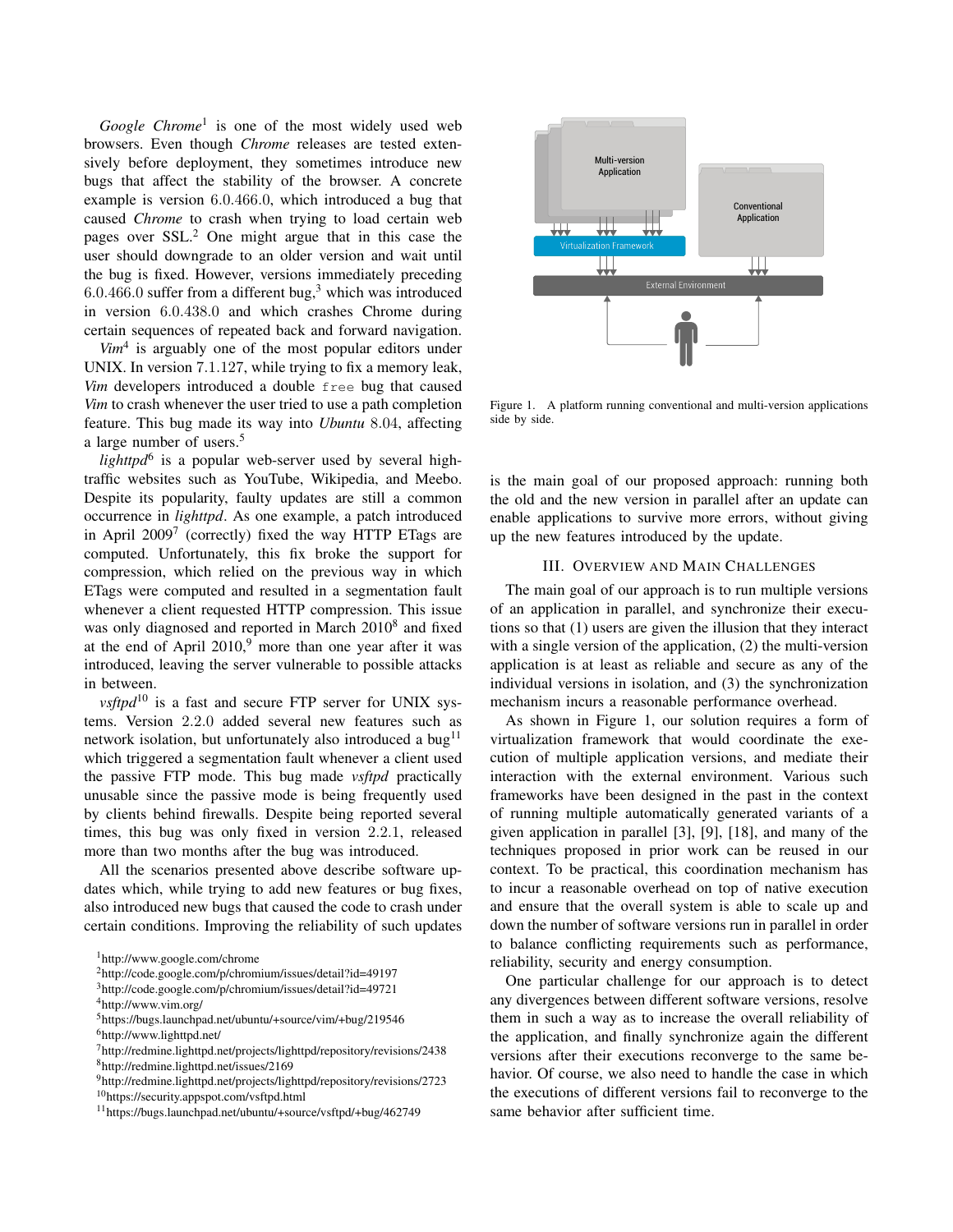Selecting the "correct" behavior of an application when different versions disagree is of course not possible in the general case without having access to a high-level specification. However, one could (1) focus on universal correctness properties, such as the absence of crashes, and (2) use various heuristics such as majority voting and favoring the latest application versions. For example, our current prototype resolves a divergence by always using the behavior of the version that has not crashed, and favoring the behavior of the latest version in all other cases. In this way, we ensure that the overall application has strictly fewer crashes than any of the individual versions, while still using the new features implemented in the latest version.

Note that one key aspect on which our approach relies is *having the different versions be alive at all times*. This ensures that applications can survive crashes that occur at different points in different versions, but adds the extra challenge of restarting crashed versions.

Finally, our approach needs a deployment strategy to decide what versions are run in parallel when the number of available resources (e.g., idle CPU cores) is limited. We envision several options—such as keeping the last  $n$  released versions (where  $n$  is the number of available resources), or keeping several very old stable versions—but the exact strategy should be decided on a case-by-case basis.

# IV. IMPLEMENTATION OPTIONS AND CURRENT PROTOTYPE SYSTEM

Our multi-version execution update mechanism can be implemented at multiple levels of abstraction. The simplest, but least flexible approach is to synchronize the different versions at the level of application inputs and outputs. This is particularly suitable for applications that use welldefined protocols such as web servers and web browsers. The main advantage of this option is that it can tolerate large differences between different software versions (in fact, one could even run different implementations, as in [24]), but the main downside is that it is not applicable in the general case, when the input-output specification is not available.

A more flexible approach, which we adopted in our prototype implementation, is to synchronize the different versions at the level of system calls. System calls represent the *external behavior* of an application, as they are the only way in which an application can interact with the surrounding environment. While this option allows fewer changes between different application versions (basically, the external behavior has to stay the same, although various optimizations are possible), it does not require any a priori knowledge of the application's input/output behavior, and is particularly suitable in the context of software updates, where the external application behavior usually remains unchanged. In fact, an empirical study that we conducted on several real applications (*Vim*, *lighttpd*, *redis*) has shown that while the source code of these applications changes on a regular basis, the external behavior changes only infrequently, often remaining stable as the software evolves.

An option similar to the system call interposition approach described above is to synchronize versions at the level of library calls. This has a performance advantage, as library functions can be executed only once, propagating the result to all versions. More generally, one can trade off the amount of code that is run (and synchronized) in parallel with the performance overhead achieved by the overall system. For example, one sensible option would be to avoid replicating the parts of the code that are highly trusted, e.g., those that have not been changed in the last several years, or those that can be statically proven to be safe.

We have implemented our approach in a prototype system targeted at multicore processors running Linux, using the system call interposition approach.<sup>12</sup> Currently, our prototype fully works with only two application versions, but we are working on adding support for a larger number of versions. As discussed in Section III, our prototype focuses on minimizing the number of crashes introduced via software updates, by using the behavior of the surviving version when one of the versions crashes, and the behavior of the latest version in all other cases. One important aspect of our prototype is its ability to restart a crashed application, which is accomplished by a combination of lightweight OSlevel checkpointing and a form of runtime code patching which uses information from a binary static analysis pass.

Our prototype supports a wide range of Linux applications, in many cases with a reasonable performance overhead (21.48% on average for SPEC CINT CPU2006, but up to 17x on some other benchmarks). More importantly, we were able to use our prototype to survive a series of crash bugs in several real applications, such as *Coreutils*, *lighttpd*, and *redis*. However, our prototype still has a series of important limitations, which open up many opportunities for future development. We discuss some of them below.

Currently, our prototype intercepts every system call performed by each application version. This has two main disadvantages: first, any changes in system call behavior are flagged as a divergence.<sup>13</sup> We plan to improve this by using an epoch-based approach [22], in which multiple system calls are processed at a time, and their overall equivalence determined in a more flexible way (e.g., two sequences of writes can be considered to be equivalent as long as their overall result is the same).

Second, intercepting every system call often has an important impact on performance. We plan to alleviate this problem by using two techniques inspired by existing virtualization technology: (1) we plan to provide multiversion applications with a "paravirtualization" API [23]

<sup>12</sup>An earlier version of our prototype is described in [13].

 $13$ We optimize this by ignoring several system calls that can be safely replayed from the last checkpoint (e.g., geteuid), but the general problem remains.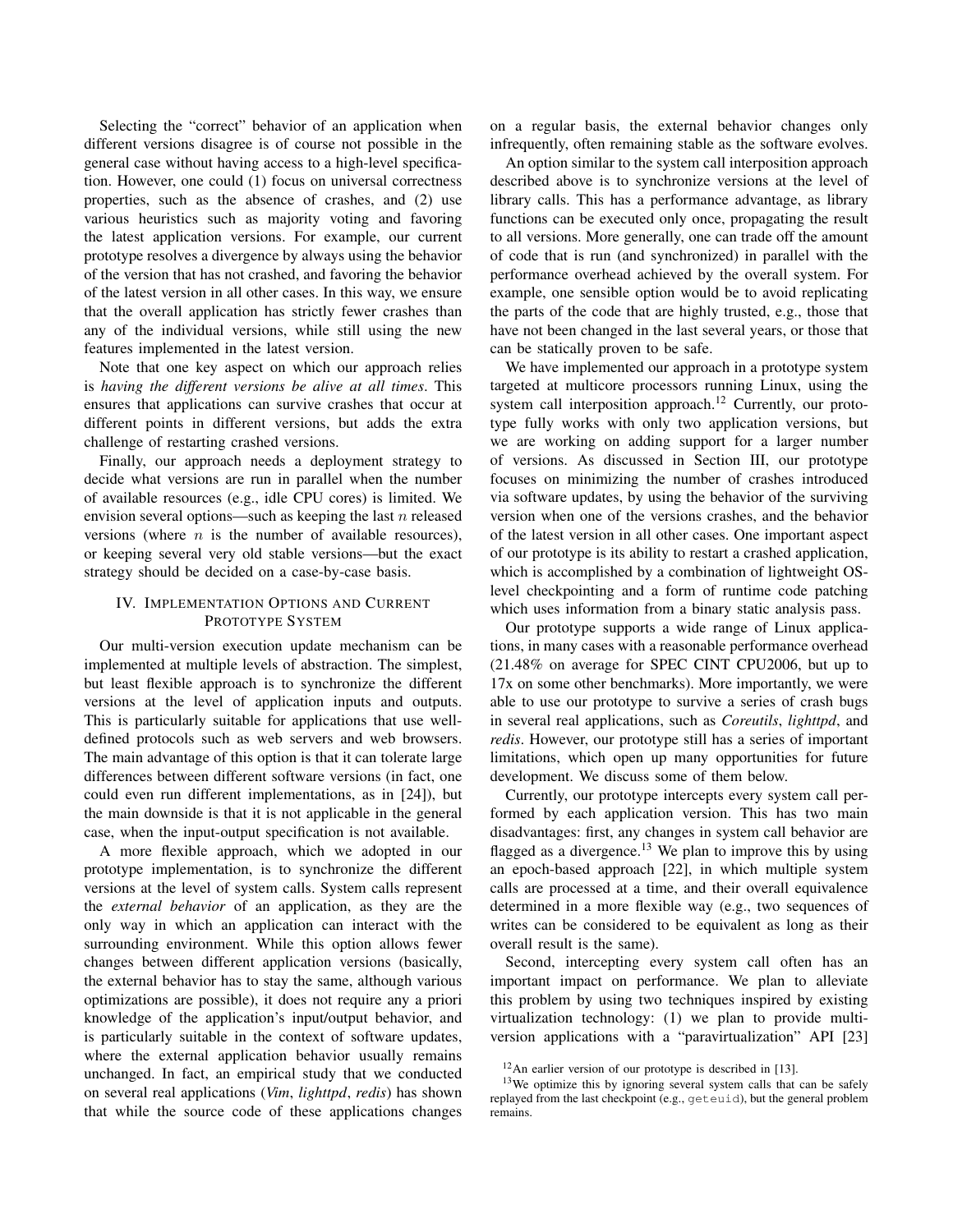that would allow them to communicate directly with the virtualization framework; and (2) we intend to combine this API with a binary translation approach [20], that would enable us to dynamically replace certain system calls with more efficient calls into the virtualization framework. The binary translation could also be used to dynamically replace code components that are proven to be safe and do not need to be replicated across multiple versions.

Furthermore, we plan to enhance our prototype implementation with the ability to dynamically adjust the number of versions that are run concurrently. This will ensure that multi-version applications will be able to consume all available resources (i.e., idle processor time) without affecting the overall system performance during peak load.

Finally, we would like to be able to transparently run multi-version applications on multiple underlying platforms, ranging from multicore processors to large-scale data centers. This requires the ability to span our virtualized environment across multiple logical as well as physical nodes. In particular, we aim to include the possibility of executing certain versions of an application remotely, to enable scenarios with hundreds or even thousands of application versions.

### V. RELATED WORK

The idea of concurrently running multiple versions (or a *multi-version execution*) of the same application was first explored in the context of  $N$ -version programming, a software development approach introduced in the 1970s in which multiple teams of programmers independently develop functionally equivalent versions of the same program in order to minimize the risk of having the same bugs in all versions [7]. During runtime, these versions are executed in parallel and majority voting is used to continue in the best possible way when a divergence occurs.

Recently, several researchers have proposed techniques that apply a form of N-version programming based on *automatically generated software variants* [3], [6], [9], [11], [18], [21], [24], [25]. For example, DieHard [3] uses heap over-provisioning and full randomization of object placement and memory reuse to run multiple replicas and reduce the likelihood that a memory error will have any effect; and Orchestra [18] runs two versions of the same application with stacks growing in opposite directions, and synchronizes their execution at the level of system calls, raising an alarm if any divergence is detected, which would have been triggered by a stack-based buffer overflow attack.

Cox et al. [9] propose a general framework for increasing application security by running in parallel several automatically generated diversified variants of the same program. The technique was implemented in two prototypes, one which runs the variants on different machines, and one which runs them on the same machine and synchronizes them at the system call level, using a modified Linux kernel.

There are two key differences between our approach and previous work in this space. First, we do not rely on automatically generated variants, but instead propose to use existing software versions as a mechanism for improving software updates. This also means that as opposed to previous solutions, the versions run in parallel are not semantically equivalent—this eliminates the challenge of generating diversified variants and creates opportunities in terms of recovery from failures, but also introduces additional challenges in terms of synchronizing the execution of the different versions. Second, while previous work has focused on detecting divergences, our key concern is to *survive* them, in order to increase the reliability, availability, and security of the overall application.

Research on surviving software failures has received a lot of attention in the past [5], [8], [15]–[17], [19], [22], and our proposed approach can benefit from the techniques developed in this context.

Previous work on improving the software update process has looked at different aspects related to managing and deploying new software versions. For example, Beattie et al. [2] has looked at the issue of timing the application of security updates, while Crameri et al. [10] has proposed a framework for staged deployment, in which user machines are clustered according to their environment and software updates are tested across clusters using several different strategies. In relation to this work, our approach encourages users to always apply a software update, but it would still benefit from effective update strategies in order to decide what versions to keep when resources are limited.

Many large-scale services, such as Facebook and Flickr use a *continuous deployment* approach, where new versions are continuously released to users [12], [14], but each version is often made accessible only to a fraction of users to prevent complete outage in case of newly introduced errors. While this approach helps minimize the number of users affected by new bugs, certain bugs may manifest themselves only following prolonged operation, after the release has been deployed to the entire user base. We believe our proposed approach is complementary to continuous deployment, and could be effectively combined with it.

## VI. CONCLUSION

Software updates are an integral part of the software development and maintenance process, but unfortunately they present a high risk, as new releases often introduce new bugs and security vulnerabilities.

In this position paper, we have argued for a new way of performing software updates, in which the new version of an application is run in parallel with old application versions, in order to increase the reliability and security of the overall system. We believe that multi-version software updates can have a significant impact on current software engineering